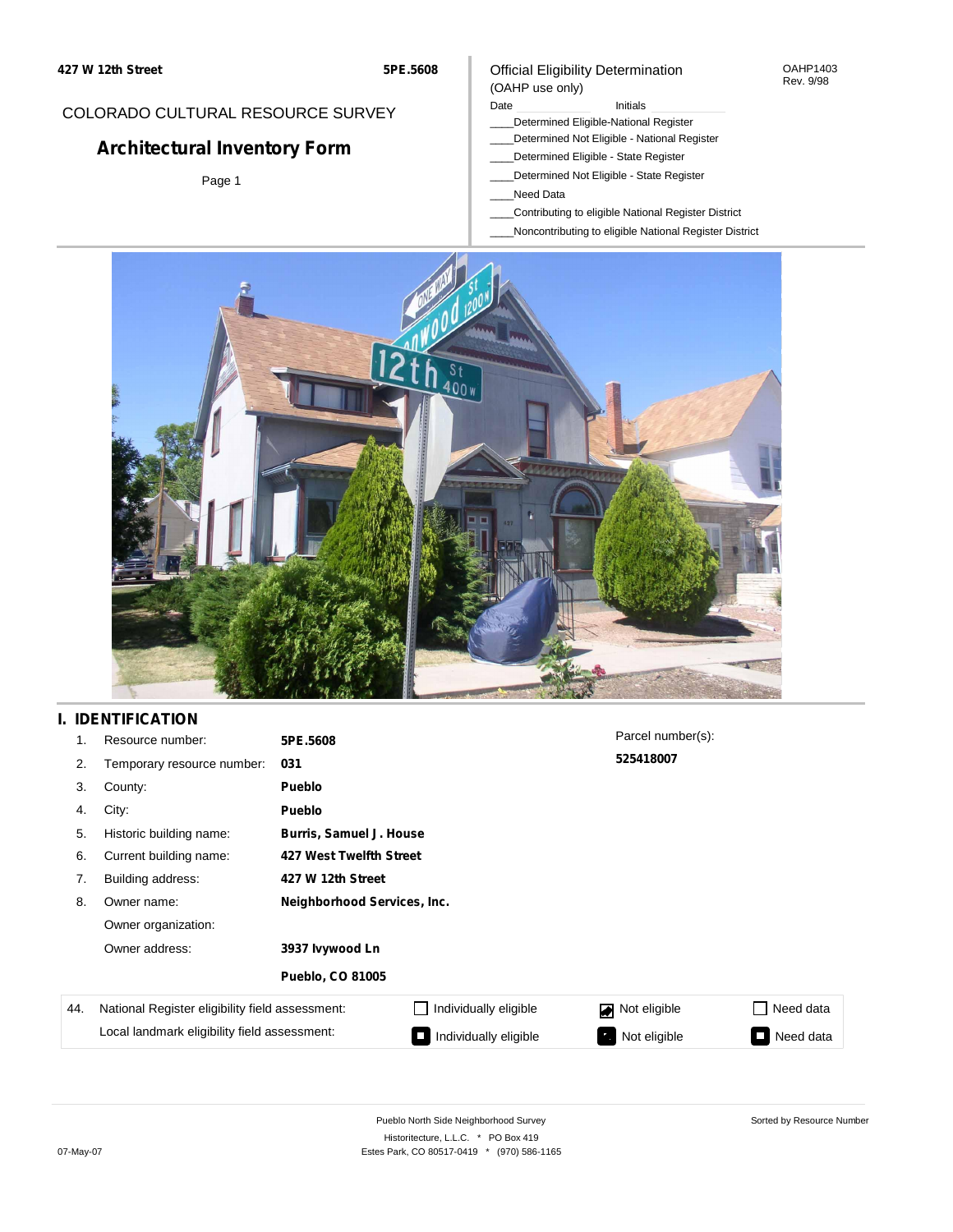Sorted by Resource Number

## **Architectural Inventory Form**

Page 2

### **II. GEOGRAPHIC INFORMATION**

| 9.  | P.M.                    |     | 6th             |              | Township:              |                         | <b>20S</b>                  |    |           |           | Range:            | 65W |         |
|-----|-------------------------|-----|-----------------|--------------|------------------------|-------------------------|-----------------------------|----|-----------|-----------|-------------------|-----|---------|
|     |                         | NE. | 1/4             | of <b>SE</b> | 1/4                    | of NW                   | 1/4                         | of | <b>SE</b> | 1/4       | of Section        |     | 25      |
|     | 10. UTM reference zone: |     |                 |              | 13                     |                         |                             |    |           |           |                   |     |         |
|     | Easting:                |     |                 |              | 533892                 |                         |                             |    |           | Northing: |                   |     | 4236536 |
| 11. |                         |     | USGS quad name: |              |                        | <b>Northeast Pueblo</b> |                             |    |           | Scale:    |                   |     | 7.5     |
|     | Year:                   |     |                 |              | 1974)                  |                         | 1961 (Photorevised 1970 and |    |           |           |                   |     |         |
| 12. | $Lot(s)$ :              |     |                 |              | Lot 9; Block 26        |                         |                             |    |           |           |                   |     |         |
|     | Addition:               |     |                 |              | <b>County Addition</b> |                         |                             |    |           |           | Year of addition: |     | 1869    |

13. Boundary description and justification:

The boundary, as described above, contains but does not exceed the land historically associated with this property.

Metes and bounds exist:

П

#### **III. ARCHITECTURAL DESCRIPTION**

| 14. | Building plan (footprint, shape):    | <b>Irregular Plan</b>                    |                       |
|-----|--------------------------------------|------------------------------------------|-----------------------|
|     | Other building plan descriptions:    |                                          |                       |
| 15. | Dimensions in feet (length x width): | 1,332 square feet                        |                       |
| 16. | Number of stories:                   | 11/2                                     |                       |
| 17. | Primary external wall material(s):   | <b>Wood/Plywood/Particle Board</b>       | Other wall materials: |
|     |                                      |                                          |                       |
| 18. | Roof configuration:                  | Hipped Roof/Gable-on-hip Roof            |                       |
|     | Other roof configurations:           |                                          |                       |
| 19. | Primary external roof material:      | <b>Asphalt Roof/Composition Roof</b>     |                       |
|     | Other roof materials:                |                                          |                       |
| 20. | Special features:                    | <b>Roof Treatment/Dormer</b>             |                       |
|     |                                      | <b>Ornamentation/Decorative Shingles</b> |                       |
|     |                                      | Chimney                                  |                       |
|     |                                      | <b>Porch</b>                             |                       |

#### 21. General architectural description:

Oriented to the south, this house rests on a random ashlar sandstone foundation, mostly covered in gray-painted stucco. A concrete stairwell, with a surrounding, wrought-iron railing, descends from the south to a doorway opening near the center of the basement's west elevation. Gray-painted sheets of particleboard, pressed into a vertical plank pattern and with red-painted cornerboards, clad the exterior walls. Red-, white-, and gray-painted, variegated wood shingles cover the gables. Diamondshaped wood shingles clad the canted soffit across the single-story, enclosed porch protruding from the front (south) façade. Emerging from this soffit, corresponding to the original porch supports, are scrolled, wood brackets. Most windows are 1-over-1-light, double-hung sash, with brown aluminum frames and red-painted wood surrounds. Other windows are sliding sash or fixed frame. The principal doorway opens near the center of the asymmetrical front (south) facade. It hosts a 6-panel metal door, with transom. Approaching the doorway is a 4-step concrete stoop, with black, wrought-iron railing. The doorway provides access to a porch, enclosed with a band of sliding-sash windows. Above the doorway is a pediment with a decorative fan or sunrise pattern in its frieze. East of the door is a large picture window with round-arch transom. A projecting, dentiled cornice outlines the arch. Another doorway opens near the center of the rear (north) elevation's second story. It leads to a graypainted, wood staircase, descending to the north. Brown, interlocking asphalt shingles cover the gable-on-hip roof, and gray-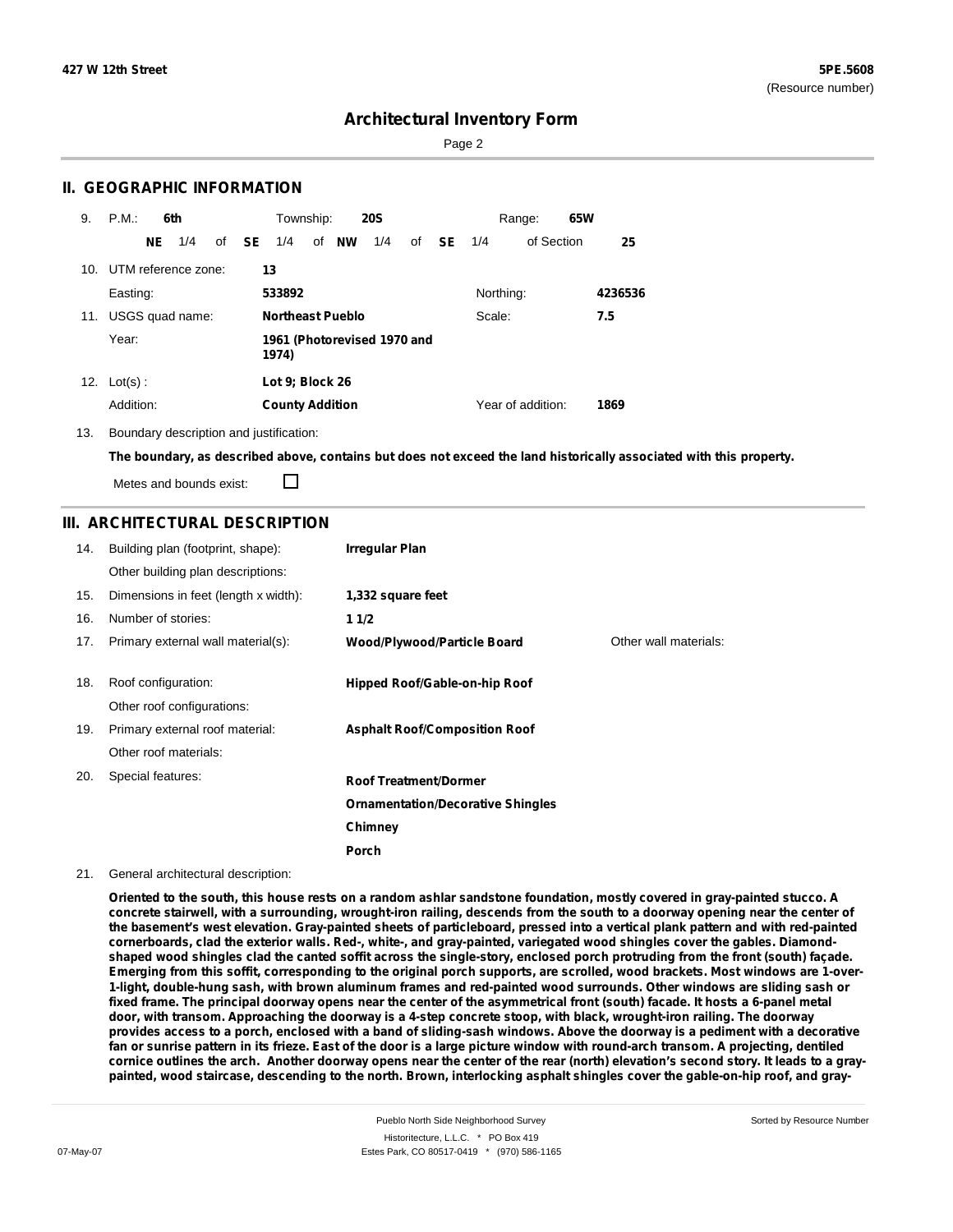Sorted by Resource Number

# **Architectural Inventory Form**

Page 3

painted wood soffit and white-painted wood fascia box the eaves. A tall, red-brick chimney, with elaborate corbelling identical to 425 12th Street (5PE.5607), protrudes near the eastern edge of the roof's east-facing slope. Another red-brick chimney **emerges on the west end of the east-west roof ridge.**

Architectural style: 22. **Late Victorian**

Other architectural styles:

Building type:

23. Landscape or special setting features:

This property is located on terrain sloping downward from north to south, with an elevation of around 4,700 feet above mean sea level. The neighborhood features modest, one- and two-story houses. This property is located on the northeast corner of West 12th and North Greenwood streets. A mulch-covered strip, with mature landscaping, separates the sidewalk from the street. A planted-grass yard exists between the house and North Greenwood Street while a gravel parking lot dominates the **backyard.**

24. Associated buildings, features or objects: **No associated buildings identified.**

### **IV. ARCHITECTURAL HISTORY**

| Date of Construction:  | Estimate:        | 1890                                        |                                                                                                                                                                              |
|------------------------|------------------|---------------------------------------------|------------------------------------------------------------------------------------------------------------------------------------------------------------------------------|
| Source of Information: |                  |                                             |                                                                                                                                                                              |
| Architect:             | unknown          |                                             |                                                                                                                                                                              |
| Source of information: |                  |                                             |                                                                                                                                                                              |
| Builder:               | unknown          |                                             |                                                                                                                                                                              |
| Source of information: |                  |                                             |                                                                                                                                                                              |
| Original Owner:        | Samuel J. Burris |                                             |                                                                                                                                                                              |
| Source of information: |                  |                                             |                                                                                                                                                                              |
|                        |                  | Actual:<br>Co, consulted 1886 through 2003. | Pueblo County Office of Tax Assessor. Property information card [internet].<br>Pueblo City Directory. Pueblo, Co.; Salt Lake City; Kansas City, Mo.; and others: R.L. Polk & |

29. Construction history:

According to Pueblo County tax records, this building was constructed in 1890. An analysis of the form, style, and materials corroborates this date. Originally, this house was identical to the dwelling immediately east, at 425 West 12th Street (5PE.5607), which was constructed at the same time. The most notable alterations have been the enclosure of porches and new wall cladding, which appear to have occurred after 1970. This former single-family dwelling now hosts at least 3 apartment units.

30. Location: **original** Date of move(s):

### **V. HISTORICAL ASSOCIATIONS**

| 31. | Original use(s):     | <b>Single Dwelling</b>   |
|-----|----------------------|--------------------------|
| 32. | Intermediate use(s): | <b>Single Dwelling</b>   |
| 33. | Current use(s):      | <b>Multiple Dwelling</b> |
| 34. | Site type(s):        | <b>Residence</b>         |

35. Historical background:

This house was originally associated with Samuel J. Burris, one Pueblo's most flamboyant and active citizens. He lived here with his wife, Emma, and children Samuel Jr., William T., Joseph J., Harry, and Helen (Miller). Samuel J. Burris, Sr., was born in New York state in January 1866. He came to Pueblo in 1893 and co-founded the stock brokerage firm Barber & Burris. He was president of the Pueblo Grain & Stock Brokerage Company and of the Globe Fire Insurance & Investment Company. He was active in mining and stock raising in the Cripple Creek, Westcliffe, and San Juan areas. Burris served on the boards of directors of both the Twin Lakes Water Supply Company and the Pueblo Foundry & Machine Works. He served two terms as the state senator from Pueblo County and was, for eight years, U.S. Marshal for Colorado under Presidents Harding and Wilson. He was chief special agent for the Denver & Rio Grande Railroad, retiring in 1945 on his 80th birthday. He died in January 1949.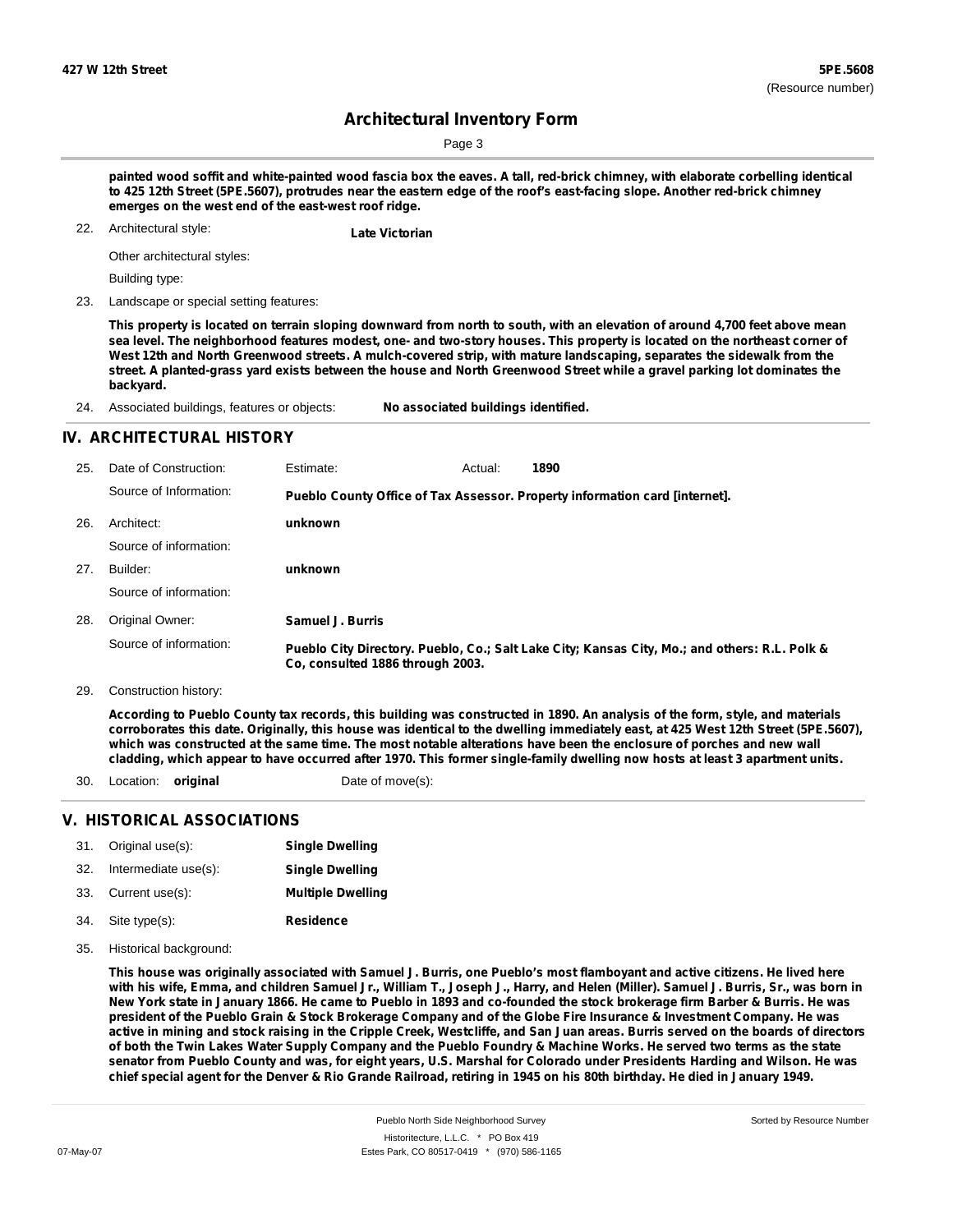Page 4

Around 1914, Ada Nixon was the resident here, followed by Oscar Olson in 1919. Sometime around 1920, this single-family home became a duplex. Residing in one of the units through the 1930s was Minerva A. Pryor and her daughter, Bertha Gresham. Pryor came to Pueblo in 1920. She died in this house in February 1932. Bertha continued to reside here through 1935.

Occupying the other unit during the same time period was Hiram Hayes and his wife, Lila E. Born in 1889, Hiram Hayes came to Colorado in 1919. He and Lila had three sons, Joseph, Charles H., and Robert, and a daughter, Martha. Hiram died in this house **in September 1930, but Lila continued to reside here through 1935.**

36. Sources of information:

**Pueblo County Office of Tax Assessor. Property information card [internet].**

**Pueblo City Directory. Pueblo, Co.; Salt Lake City; Kansas City, Mo.; and others: R.L. Polk & Co, consulted 1886 through 2003.**

**"Giroux (Phillip)" [obituary]. Pueblo Chieftain, 9 August 1967, p. 14B.**

**"Ricketts (James)" [obituary]. Pueblo Chieftain, 11 July 1962, p. 9A.**

**"Burris (Samuel J.)" [obituary]. Pueblo Chieftain, 26 January 1949, p. 10.**

**"Minera A. Pryor" [obituary]. Pueblo Chieftain, 12 February 1932, p. 10.**

**"Hiram Hayes" [obituary]. Pueblo Chieftain, 6 September 1930, p. 7.**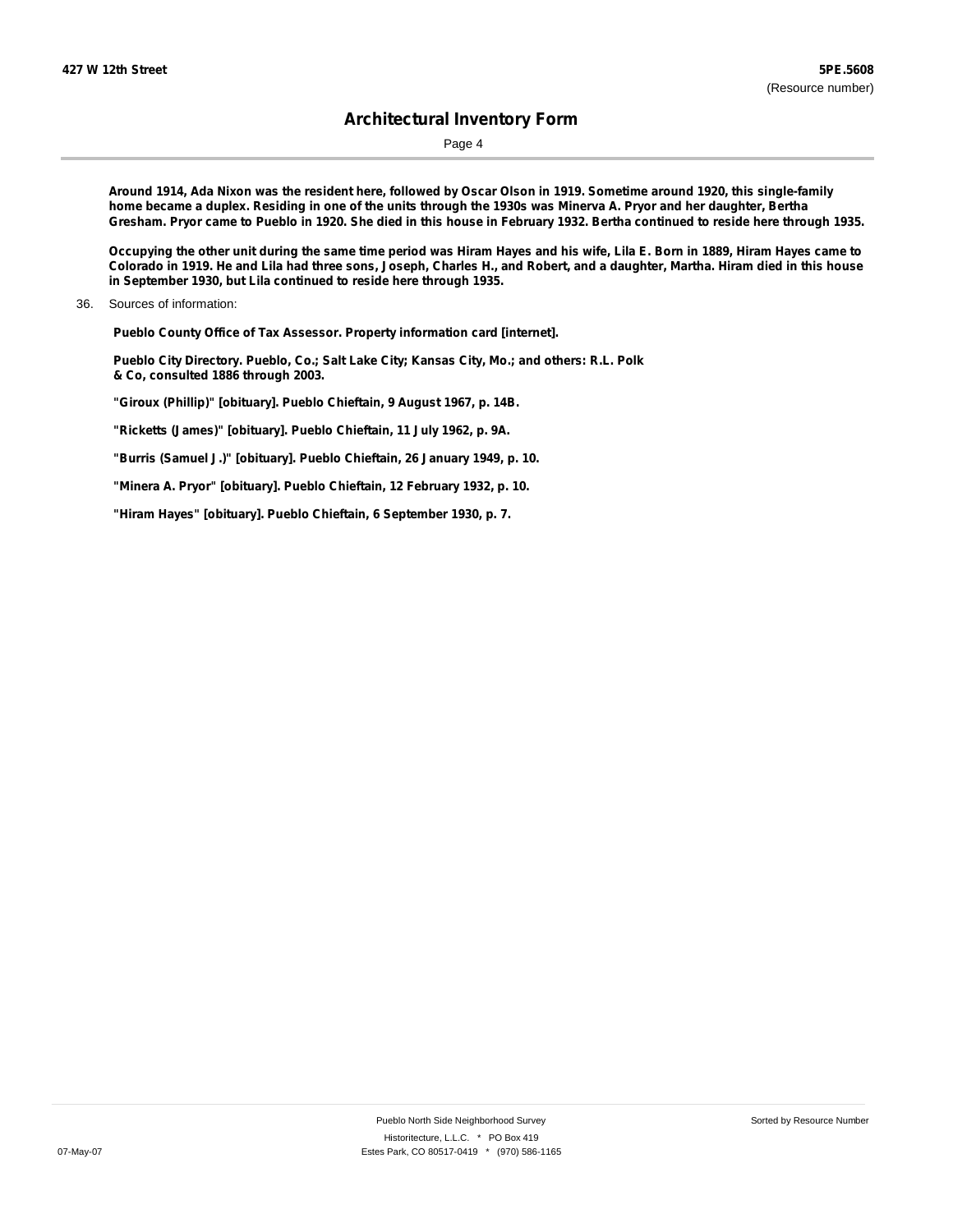$\sim$ 

Sorted by Resource Number

# **Architectural Inventory Form**

Page 5

|     | <b>VI. SIGNIFICANCE</b>                                                                                                                                                                                                                                                |                                                                                                                                                                                                                                                                                                                                                                                                                                                                                                                                                                                                                                                                                                                                                                                                                                                                                                                                                                                                                                                                                                                                                                                                                                                                                                                                                   |
|-----|------------------------------------------------------------------------------------------------------------------------------------------------------------------------------------------------------------------------------------------------------------------------|---------------------------------------------------------------------------------------------------------------------------------------------------------------------------------------------------------------------------------------------------------------------------------------------------------------------------------------------------------------------------------------------------------------------------------------------------------------------------------------------------------------------------------------------------------------------------------------------------------------------------------------------------------------------------------------------------------------------------------------------------------------------------------------------------------------------------------------------------------------------------------------------------------------------------------------------------------------------------------------------------------------------------------------------------------------------------------------------------------------------------------------------------------------------------------------------------------------------------------------------------------------------------------------------------------------------------------------------------|
| 37. | Local landmark designation:                                                                                                                                                                                                                                            | Yes $\Box$<br>No.<br>$\mathcal{F}_\alpha$                                                                                                                                                                                                                                                                                                                                                                                                                                                                                                                                                                                                                                                                                                                                                                                                                                                                                                                                                                                                                                                                                                                                                                                                                                                                                                         |
|     | Designation authority:                                                                                                                                                                                                                                                 |                                                                                                                                                                                                                                                                                                                                                                                                                                                                                                                                                                                                                                                                                                                                                                                                                                                                                                                                                                                                                                                                                                                                                                                                                                                                                                                                                   |
|     | Date of designation:                                                                                                                                                                                                                                                   |                                                                                                                                                                                                                                                                                                                                                                                                                                                                                                                                                                                                                                                                                                                                                                                                                                                                                                                                                                                                                                                                                                                                                                                                                                                                                                                                                   |
| 38. | Applicable National Register criteria:                                                                                                                                                                                                                                 |                                                                                                                                                                                                                                                                                                                                                                                                                                                                                                                                                                                                                                                                                                                                                                                                                                                                                                                                                                                                                                                                                                                                                                                                                                                                                                                                                   |
|     | $\mathsf{L}$<br>П<br>П<br>$\Box$<br>П<br>O<br>1a. History<br>$\mathbf{r}_\perp$<br><u>1b. History</u><br>$\overline{\phantom{a}}$<br>1c. History<br>$\Box$<br>2a. Architecture<br>$\Box$<br>2b. Architecture<br>$\sim$<br>2c. Architecture<br>$\overline{\phantom{a}}$ | A. Associated with events that have made a significant contribution to the broad pattern of our history.<br>B. Associated with the lives of persons significant in our past.<br>C. Embodies the distinctive characteristics of a type, period, or method of construction, or represents the work<br>of a master, or that possess high artistic values, or represents a significant and distinguished entity whose<br>components may lack individual distinction.<br>D. Has yielded, or may be likely to yield, information important in history or prehistory.<br>Qualifies under Criteria Considerations A through G (see manual).<br>Does not meet any of the above National Register criteria.<br><b>Pueblo Standards for Designation:</b><br>Have direct association with the historical development of the city, state, or nation; or<br>Be the site of a significant historic event; or<br>Have direct and substantial association with a person or group of persons who had influence on society.<br>Embody distinguishing characteristics of an architectural style or type; or<br>Be a significant example of the work of a recognized architect or master builder, or<br>Contain elements of architectural design, engineering, materials, craftsmanship, or artistic merit which represent a<br>significant or influential innovation; |
|     | 2d. Architecture                                                                                                                                                                                                                                                       |                                                                                                                                                                                                                                                                                                                                                                                                                                                                                                                                                                                                                                                                                                                                                                                                                                                                                                                                                                                                                                                                                                                                                                                                                                                                                                                                                   |
|     | $\overline{\phantom{a}}$                                                                                                                                                                                                                                               | Portray the environment of a group of people or physical development of an area of the city in an era of history<br>characterized by a distinctive architectural style.                                                                                                                                                                                                                                                                                                                                                                                                                                                                                                                                                                                                                                                                                                                                                                                                                                                                                                                                                                                                                                                                                                                                                                           |
|     | 3a. Geography                                                                                                                                                                                                                                                          |                                                                                                                                                                                                                                                                                                                                                                                                                                                                                                                                                                                                                                                                                                                                                                                                                                                                                                                                                                                                                                                                                                                                                                                                                                                                                                                                                   |
|     |                                                                                                                                                                                                                                                                        | Have a prominent location or be an established, familiar, and orienting visual feature of the contemporary city, or                                                                                                                                                                                                                                                                                                                                                                                                                                                                                                                                                                                                                                                                                                                                                                                                                                                                                                                                                                                                                                                                                                                                                                                                                               |
|     | 3b. Geography<br>or rarity; or                                                                                                                                                                                                                                         | Promote understanding and appreciation of Pueblo's environment by means of distinctive physical characteristics                                                                                                                                                                                                                                                                                                                                                                                                                                                                                                                                                                                                                                                                                                                                                                                                                                                                                                                                                                                                                                                                                                                                                                                                                                   |
|     | 3c. Geography                                                                                                                                                                                                                                                          |                                                                                                                                                                                                                                                                                                                                                                                                                                                                                                                                                                                                                                                                                                                                                                                                                                                                                                                                                                                                                                                                                                                                                                                                                                                                                                                                                   |
|     | $\overline{\phantom{a}}$                                                                                                                                                                                                                                               | Make a special contribution to Pueblo's distinctive character.                                                                                                                                                                                                                                                                                                                                                                                                                                                                                                                                                                                                                                                                                                                                                                                                                                                                                                                                                                                                                                                                                                                                                                                                                                                                                    |
|     | Not Applicable                                                                                                                                                                                                                                                         |                                                                                                                                                                                                                                                                                                                                                                                                                                                                                                                                                                                                                                                                                                                                                                                                                                                                                                                                                                                                                                                                                                                                                                                                                                                                                                                                                   |
|     | $\Box$                                                                                                                                                                                                                                                                 | Does not meet any of the above Pueblo landmark criteria.                                                                                                                                                                                                                                                                                                                                                                                                                                                                                                                                                                                                                                                                                                                                                                                                                                                                                                                                                                                                                                                                                                                                                                                                                                                                                          |
| 39. | Area(s) of Significance:                                                                                                                                                                                                                                               | <b>Not Applicable</b>                                                                                                                                                                                                                                                                                                                                                                                                                                                                                                                                                                                                                                                                                                                                                                                                                                                                                                                                                                                                                                                                                                                                                                                                                                                                                                                             |
| 40. | Period of Significance:                                                                                                                                                                                                                                                | n/a                                                                                                                                                                                                                                                                                                                                                                                                                                                                                                                                                                                                                                                                                                                                                                                                                                                                                                                                                                                                                                                                                                                                                                                                                                                                                                                                               |
| 41. | Level of significance:                                                                                                                                                                                                                                                 | National:<br>State<br>Local<br>U                                                                                                                                                                                                                                                                                                                                                                                                                                                                                                                                                                                                                                                                                                                                                                                                                                                                                                                                                                                                                                                                                                                                                                                                                                                                                                                  |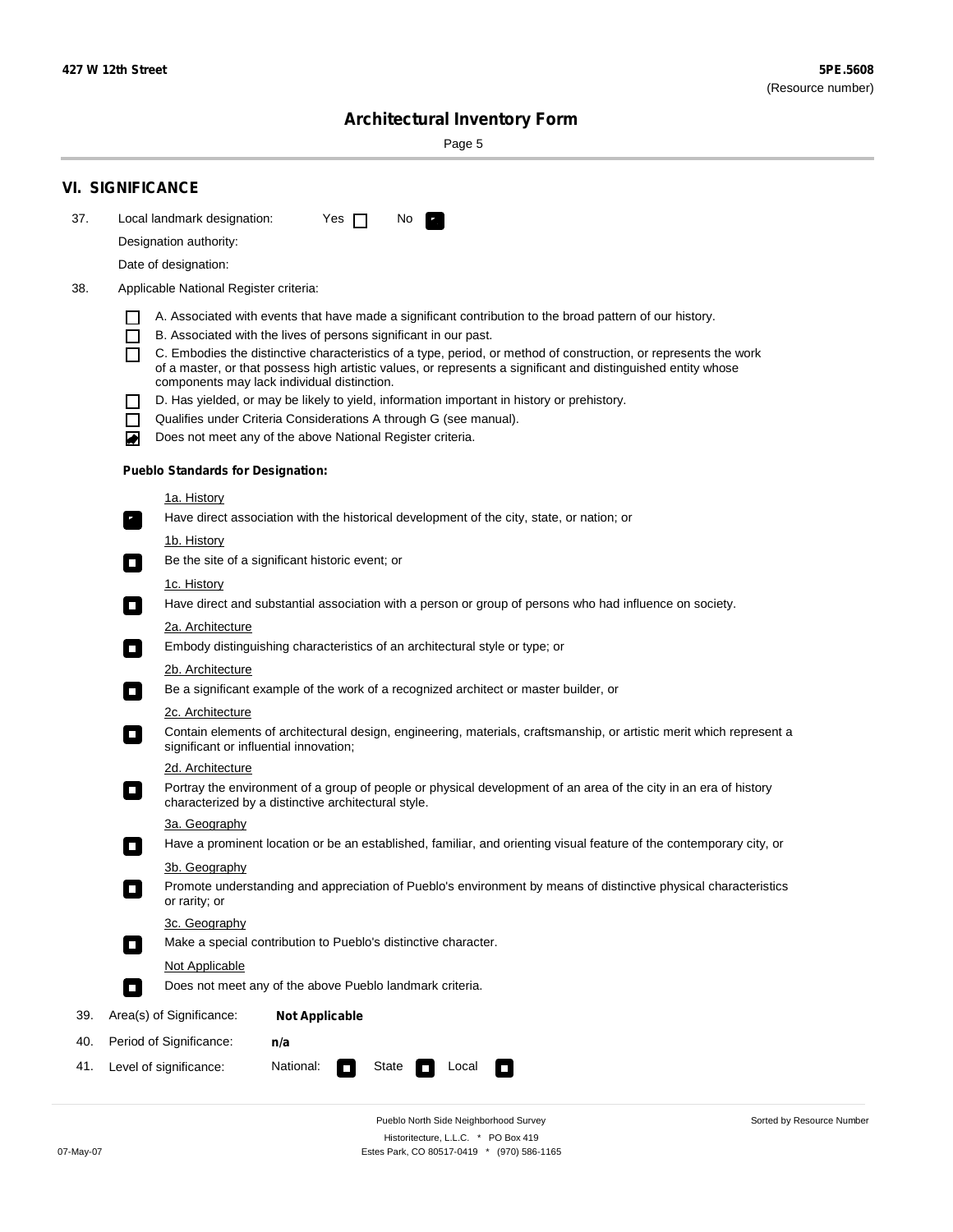Page 6

#### 42. Statement of significance:

This property is historically significant under Pueblo Local Landmark criterion 1A for its association with the development of **Pueblo's North Side Neighborhood, when more architecturally sophisticated buildings like this one joined the smaller,** plainer dwellings originally constructed here. This house was the home of Samuel Burris, a pioneer Pueblo businessman and politician. The property is significant under Pueblo Local Landmark criterion 1C for its direct association with Burris. However, the levels of architectural and historical significance, combined with physical integrity, are not to the extent that this property would qualify for individual listing in the National Register of Historic Places, the Colorado State Register of Historic Properties, or as a City of Pueblo Landmark. Nonetheless, it is most likely a contributing resource within any **potential historic district.**

43. Assessment of historic physical integrity related to significance:

Constructed in 1890, this house exhibits a moderately low level of physical integrity relative to the seven aspects of integrity as defined by the National Park Service and the Colorado Historical Society: location, setting, design, materials, **workmanship, feeling, and association. Substantial additions and modifications made after the period of significance** negatively affect the original materials and workmanship of this building. However, the basic design and association of this building remains intact; it is still apparent that this house was identical to the dwelling immediately east of it, at 425 West **Main Street (5PE.5607).**

#### **VII. NATIONAL REGISTER ELIGIBILITY ASSESSMENT**

44. National Register eligibility field assessment:

Local landmark eligibility field assessment:

45. Is there National Register district potential? Yes

**Pueblo's North Side Neighborhood represents the evolution of the city's professional middle and upper classes. Its diversity of architectural styles and forms directly represents the city's changing economic and cultural climates. As well, the neighborhood is distinctive because it appears to have evolved independently of the area's dominant industry, steel manufacturing.** Discuss:

◚

No<sub>D</sub>

Yes Yes No

Individually eligible **Not eligible** Not eligible Need data **Individually eligible Not eligible** Not eligible **Need data** 

 $No$   $N/A$   $n$ 

 $N/A$ 

If there is National Register district potential, is this building contributing:

46. If the building is in existing National Register district, is it contributing:

#### **VIII. RECORDING INFORMATION**

| 47. | Photograph numbers): | <b>CD-ROM Photo Disc: North Side Photos</b><br>File Name(s): 12thstw427                                                       |
|-----|----------------------|-------------------------------------------------------------------------------------------------------------------------------|
|     | Negatives filed at:  | <b>Special Collections</b><br><b>Robert Hoag Rawlings Public Library</b><br>100 East Abriendo Avenue<br>Pueblo, CO 81004-4290 |
| 48. | Report title:        | <b>Pueblo North Side Neighborhood Survey</b>                                                                                  |
| 49. | $Date(s)$ :          | 06/13/2005                                                                                                                    |
| 50. | Recorder(s):         | <b>Adam Thomas</b>                                                                                                            |
| 51. | Organization:        | Historitecture, L.L.C.                                                                                                        |
| 52. | Address:             | <b>PO Box 419</b>                                                                                                             |
|     |                      | Estes Park, CO 80517-0419                                                                                                     |
| 53. | Phone number(s):     | (970) 586-1165                                                                                                                |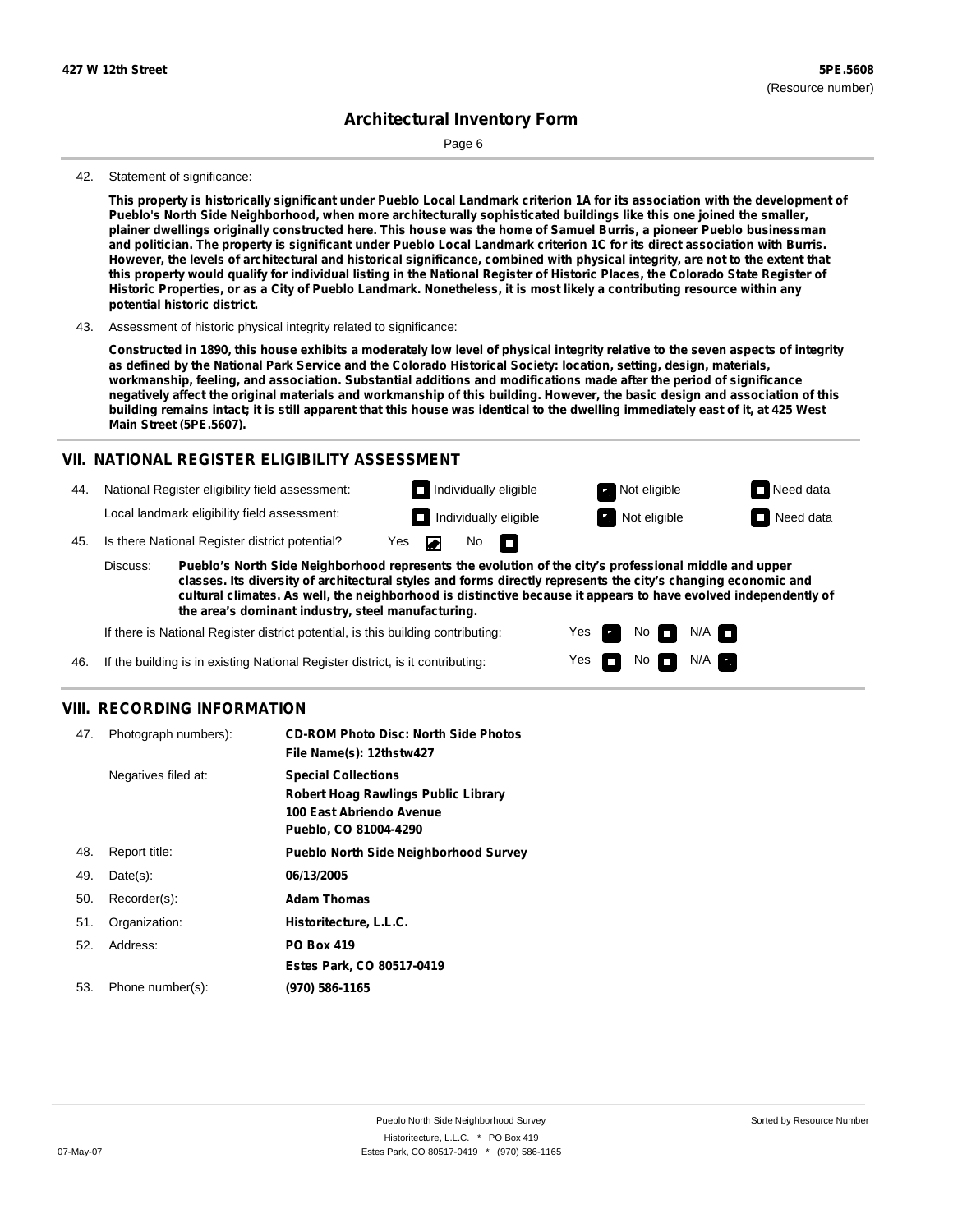Page 7